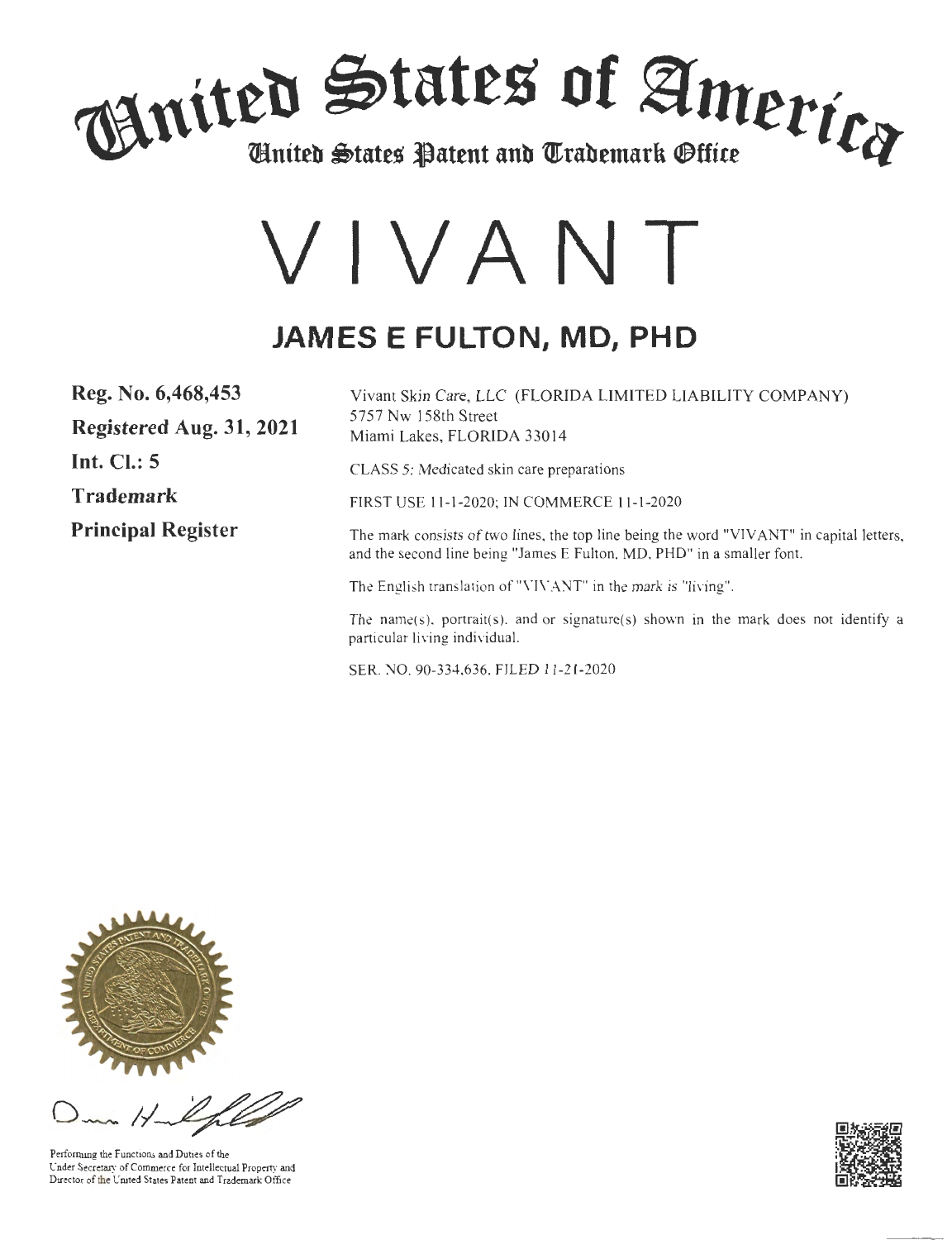#### **REQUIREMENTS TO MAINTAIN YOUR FEDERAL TRADEMARK REGISTRATIO:\1**

#### **WARNING: YOUR REGISTRATION WILL BE CANCELLED IF YOU DO NOT FILE THE DOCUMENTS BELOW DURING THE SPECIFIED TIME PERIODS.**

#### **Requirements in the First Ten Years\* What and When to File:**

- *First Filing Deadline:* You must file a Declaration of Use (or Excusable Nonuse) between the 5th and 6th years after the registration date. See 15 U.S.C. §§1058, 1141k. If the declaration is accepted, the registration will continue in force for the remainder of the ten-year period, calculated from the registration date, unless cancelled by an order of the Commissioner for Trademarks or a federal court.
- *Second Filing Deadline:* You must file a Declaration of Use (or Excusable Nonuse) and an Application for Renewal between the 9th and 10th years after the registration date.\* See 15 U.S.C. §1059.

#### **Requirements in Successive Ten-Year Periods\* What and When to File:**

• You must file a Declaration of Use (or Excusable Nonuse) and an Application for Renewal between every 9th and 10th-year period, calculated from the registration date.\*

#### **Grace Period Filings\***

The above documents will be accepted as timely if filed within six months after the deadlines listed above with the payment of an additional fee.

\* **ATTENTION MADRID PROTOCOL REGISTRANTS:** The holder of an international registration with an extension of protection to the United States under the Madrid Protocol must timely file the Declarations of Use (or Excusable Nonuse) referenced above directly with the United States Patent and Trademark Office (USPTO). The time periods for filing are based on the U.S. registration date (not the international registration date). The deadlines and grace periods for the Declarations of Use (or Excusable Nonuse) are identical to those for nationally issued registrations. See 15 U.S.C. §§1058, 1141k. However, owners of international registrations do not file renewal applications at the USPTO. Instead, the holder must file a renewal of the underlying international registration at the International Bureau of the World Intellectual Property Organization, under Article 7 of the Madrid Protocol, before the expiration of each ten-year term of protection, calculated from the date of the international registration. See 15 U.S.C. §114lj. For more information and renewal forms for the international registration, see http://www.wipo.int/madrid/en/.

**NOTE: Fees and requirements for maintaining registrations are subject to change. Please check the USPTO website for further information. With the exception of renewal applications for registered extensions of protection, you can file the registration maintenance documents referenced above online at**  http ://www.uspto.gov.

NOTE: A courtesy e-mail reminder of USPTO maintenance filing deadlines will be sent to trademark owners/holders who authorize e-mail communication and maintain a current e-mail address with the USPTO. To ensure that e-mail is authorized and your address is current, please use the Trademark Electronic Application System (TEAS) Correspondence Address and Change of Owner Address Forms available at http://www.uspto.gov.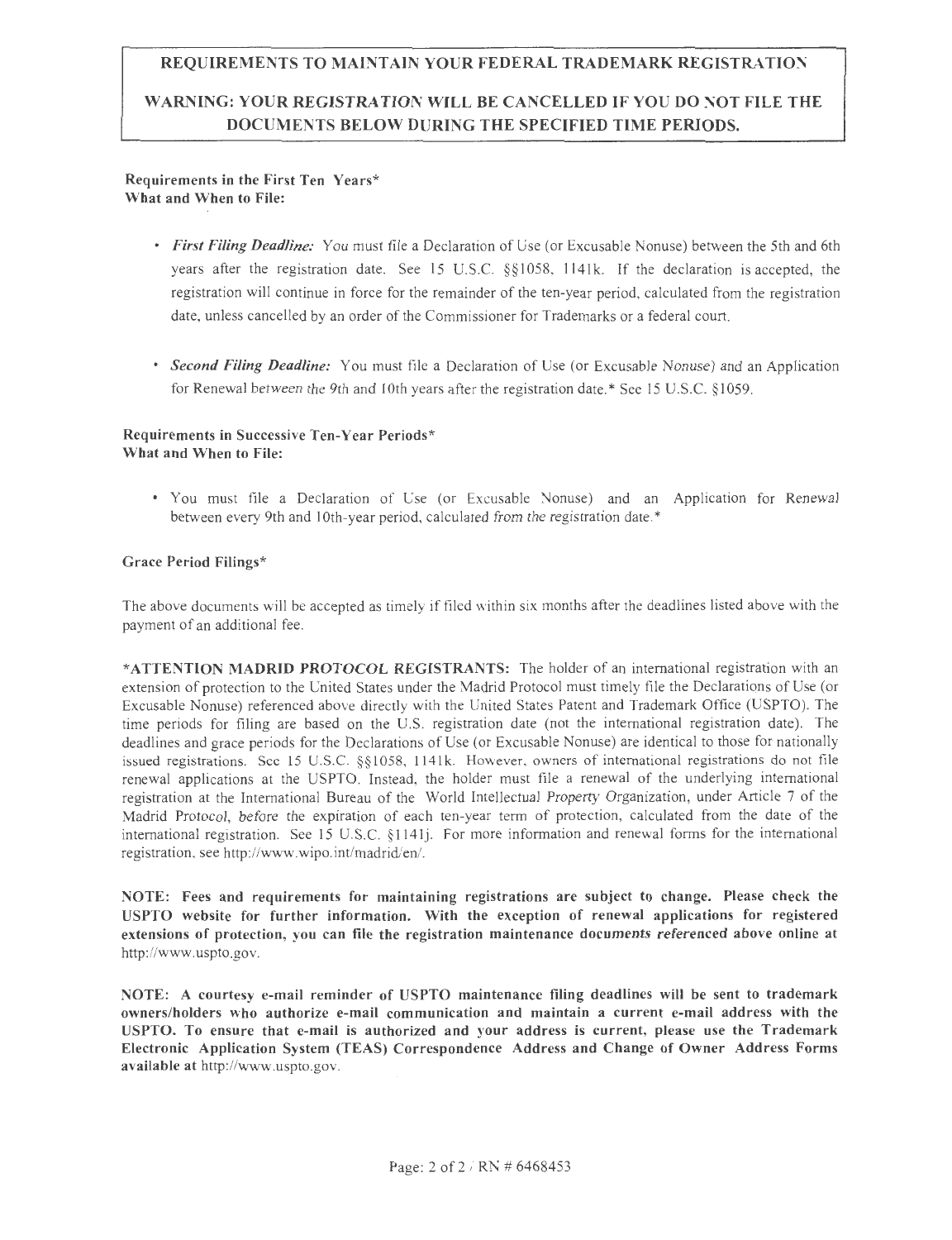# **Recording your trademark registration with U.S. Customs and Border Protection**

# **Why record your registration**

Some imported goods bear trademarks that are. counterfeits or infringing versions of federally registered trademarks. The importation of such goods threatens the U.S. economy, the competitiveness of our businesses, and in some cases, the health and safety of consumers.

If your business's products are likely targets for international counterfeiters (e.g., popular or highdemand products), consider applying to record your trademark registration with U.S. Customs and Border Protection (CBP). Recording your trademark registration helps CBP detain and seize imported goods if they violate your recorded trademark. The recordation process is a critical tool in CBP's efforts to protect intellectual property rights at the border.

# **How to record your registration**

To record with CBP, you must:

- **Own a federally registered trademark.** Your trademark must be on the Principal Register. It must be registered for use on goods.
- **Apply for recordation.** You can apply through CBP's Intellectual Property Rights e-Recordation system: https://iprr.cbp.gov
- Pay the application fee. There is a fee for recording your trademark registration with CBP.
- **Periodically apply to renew.** To maintain your recordation, you must apply for renewal and pay renewal fees at regular intervals that correspond to your trademark registration renewal at the United States Patent and Trademark Office.

Trademark owners who record with CBP often provide information to CBP about authorized manufacturers and importers as well as potential unauthorized shipments to aid in CBP's efforts to detain and seize infringing goods before they enter the U.S. market.

# **Additional resources**

For assistance with the recordation application process, contact CBP's Intellectual Property Rights Branch at iprrquestions@cbp.dhs.gov or 202-325- 0020.

For more about CBP's role in protecting intellectual property rights, visit www.cbp.gov/ trade/priority-issues/ipr /.

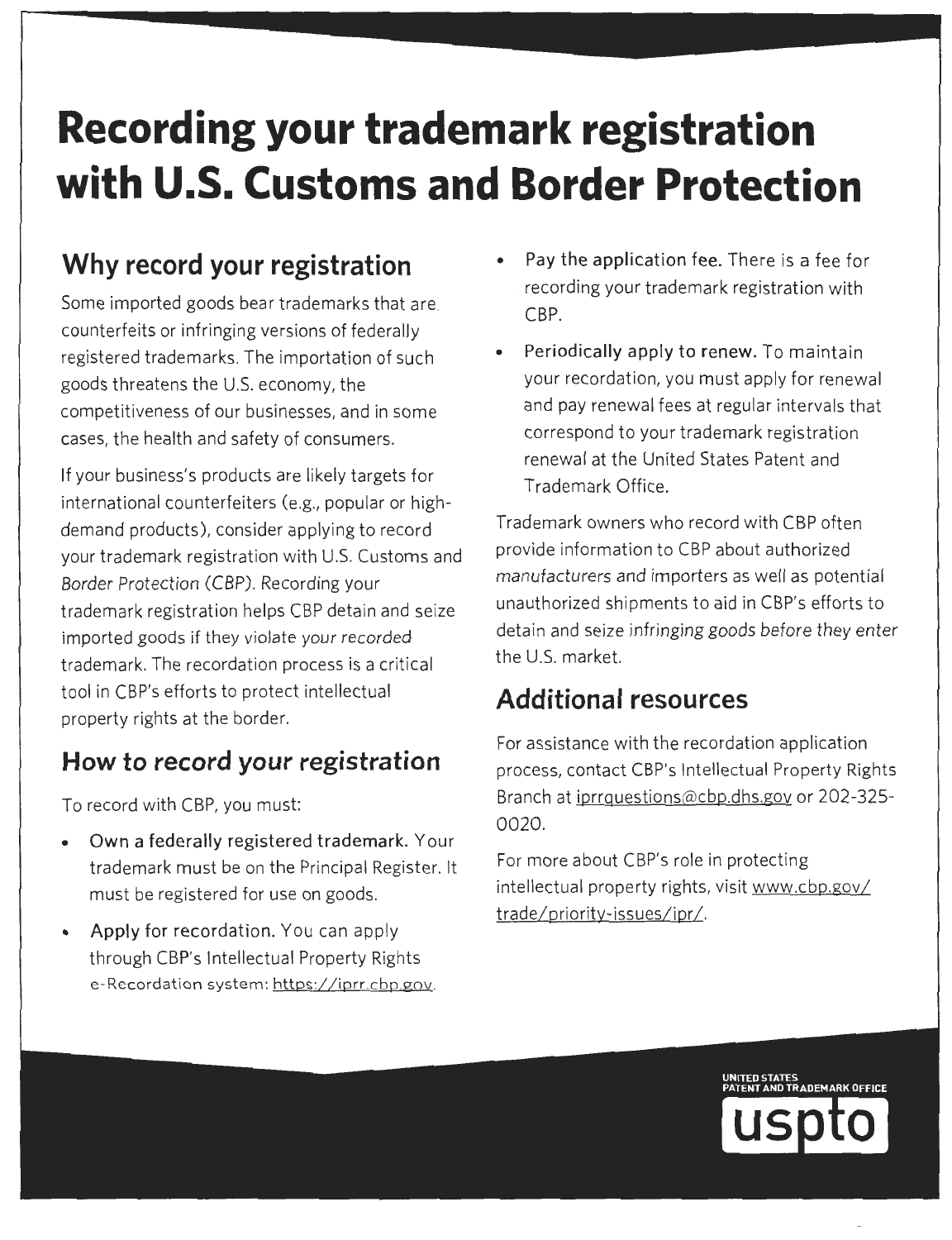# **Official USPTO emails vs. potentially misleading offers from private companies**

## **Watch for official USPTO emails about your registration.**

#### **Why our emails are important**

Your registration may expire or be canceled unless you maintain it. We use email to:

- Send you courtesy reminders of upcoming deadlines for necessary maintenance filings.
- Notify you if someone files a petition to cancel your registration with the Trademark Trial and Appeal Board.

We do **not** send reminders by regular mail. Put the USPTO on your "approved-senders list" so email from us is not treated as junk mail.

#### **How to stay up to date**

Your email address may change over time. Update it with us whenever it changes, including if an attorney represented you before your trademark registered but now no longer does.

Use the Trademark Electronic Application System (TEAS) Change Address or Representation form at https://teas.uspto.gov/wna/ccr/car.

# **Beware of potentially misleading offers and notices.**

All **official correspondence** about your registration will be from the **"United States Patent and Trademark Office" in Alexandria, VA,** and, if by email, from the domain **"@uspto.gov."** Our email reminders will direct you to make all necessary filings and pay all associated fees through TEAS, and will not request any fees by mail.

Private companies **not** associated with the USPTO often use trademark application and registration information from our databases to mail or email trademark-related solicitations. These mailings may offer legal services, trademark monitoring services, recording trademarks with U.S. Customs and Border Protection, and "registering" trademarks in a private registry. Most require "fees" to be paid.

These companies may have names similar to the USPTO and include the terms "United States," "U.S.," "Trademark," "Patent," "Registration," "Office," or "Agency." Some companies attempt to make their offers and notices look like official government documents by using data publicly available from USPTO records.

*See the reverse side* **to** *learn where* **to** *report misleading offers and notices.* 

**UNITED STATES PATENT AND TRADEMARK OFFICE**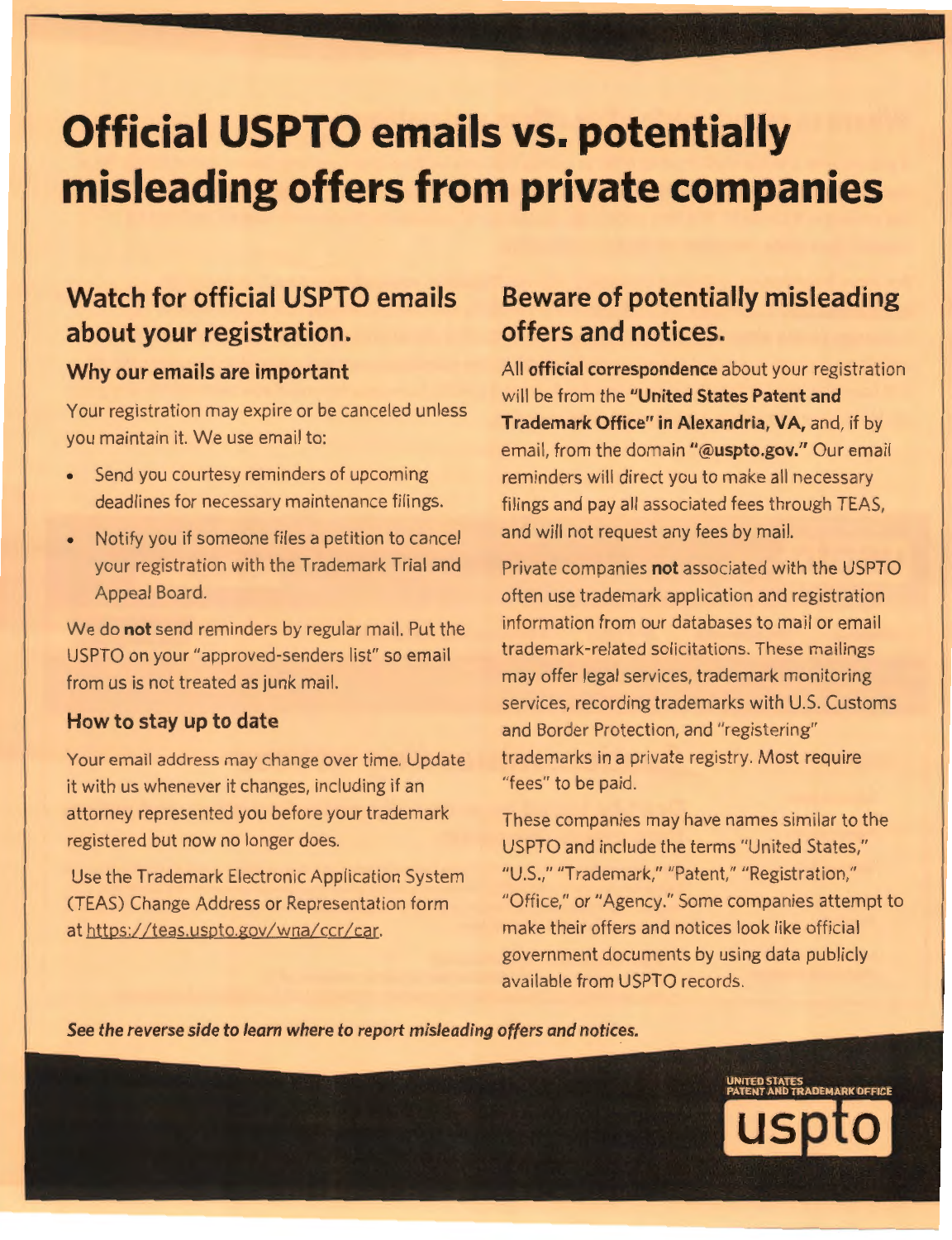# **Official USPTO emails vs. potentially misleading offers from private companies**

## **Watch for official USPTO emails about your registration.**

#### **Why our emails are important**

Your registration may expire or be canceled unless you maintain it. We use email to:

- Send you courtesy reminders of upcoming deadlines for necessary maintenance filings.
- Notify you if someone files a petition to cancel your registration with the Trademark Trial and Appeal Board.

We do **not** send reminders by regular mail. Put the USPTO on your "approved-senders list" so email from us is not treated as junk mail.

#### **How to stay up to date**

Your email address may change over time. Update it with us whenever it changes, including if an attorney represented you before your trademark registered but now no longer does.

Use the Trademark Electronic Application System (TEAS) Change Address or Representation form at https://teas.uspto.gov/wna/ccr/car.

# **Beware of potentially misleading offers and notices.**

All **official correspondence** about your registration will be from the **"United States Patent and Trademark Office" in Alexandria, VA,** and, if by email, from the domain **"@uspto.gov."** Our email reminders will direct you to make all necessary filings and pay all associated fees through TEAS, and will not request any fees by mail.

Private companies **not** associated with the USPTO often use trademark application and registration information from our databases to mail or email trademark-related solicitations. These mailings may offer legal services, trademark monitoring services, recording trademarks with U.S. Customs and Border Protection, and "registering" trademarks in a private registry. Most require "fees" to be paid.

These companies may have names similar to the USPTO and include the terms "United States," "U.S.," "Trademark," "Patent," "Registration," "Office," or "Agency." Some companies attempt to make their offers and notices look like official government documents by using data publicly available from USPTO records.

*See the reverse side* **to** *learn where* **to** *report misleading offers and notices.* 

**UNITED STATES PATENT AND TRADEMARK OFFICE**